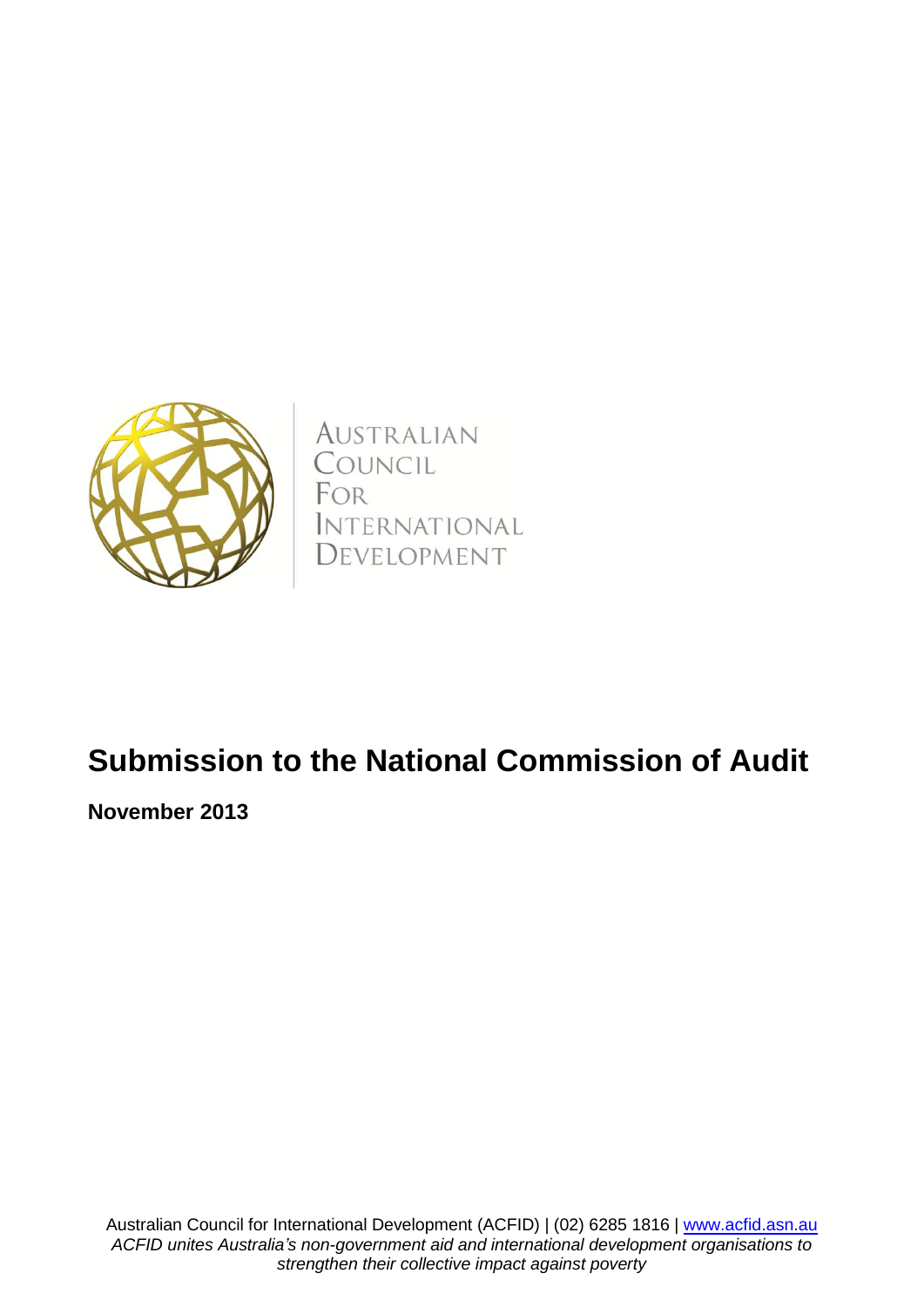## **Executive Summary**

- 1. The submission is made on behalf of the Australian Council for International Development (ACFID), the Australian peak body for non-government organisations (NGOs) working in international aid, development and humanitarian response. ACFID represents 135 Australian not-for-profit organisations that work in more than 100 developing countries. ACFID's membership attracts an annual Australian public supporter base of approximately 2 million Australian households. Currently entering its 50<sup>th</sup> year, ACFID brings together decades of civil society expertise in international aid and development.
- 2. International aid and development work is undertaken in extremely complex environments. It requires a range of developed skills, standards and practices to ensure productive results for the intended recipients and to maximise the potential of investments. The expertise gained over 50 years of ACFID's existence has been codified into a Code of Conduct (hereafter, the Code) for the Australian nongovernmental aid and development sector. The Code is a self-regulatory framework outlining 150 Principles and Obligations for ACFID Members, as they strive for good practice in their development work. The Code includes annual compliance processes as well as an independent complaints mechanism. A full list of ACFID's Executive Committee and membership is attached at **Annexes A and B**, respectively.
- 3. This submission is made in relation to the Government's aid program and expenditure of Official Development Assistance (ODA) across the Whole of Government. The National Commission of Audit (hereafter called 'the Commission') Terms of Reference to be addressed will include:

*In relation to 'Phase 1' of the Commission:*

- The Scope of Government;
- The efficiency and effectiveness of Government expenditure; and,

*In relation to 'Phase 2' of the Commission:* 

Public sector performance and accountability.

#### **Recommendations**

- 4. The Government should:
	- a. Proceed with commitments to increase ODA, indexed to the consumer price index (CPI) annually;
	- b. Proceed with commitments to increase ODA at a higher rate once the Federal Budget is in surplus, in line with the target of reaching 0.5% gross national income (GNI) towards aid;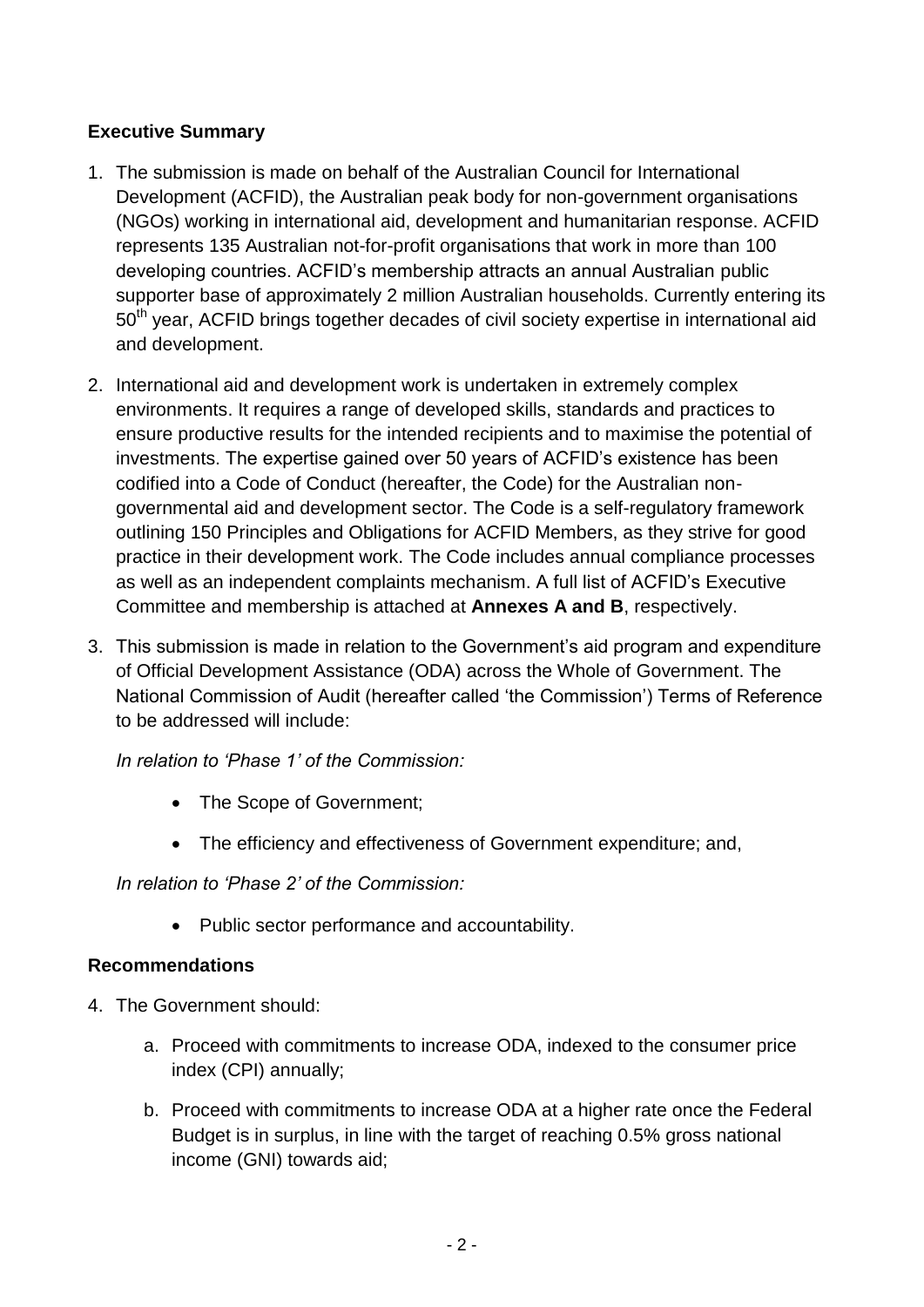- c. Focus the Australian aid program on the necessary pre-conditions for sustainable economic growth and poverty alleviation;
- d. Outline a comprehensive guiding statement for the Australian aid program;
- e. Strengthen and maintain a separate budget statement for ODA, with similar reporting requirements for all government departments expending ODA-eligible funds;
- f. Make the Office of Development Effectiveness (ODE) independent from the Department of Foreign Affairs and Trade (DFAT);
- g. Consider the creation of a Parliamentary Committee or Sub-Committee on Development Assistance; and,
- h. Develop benchmarks for ODA spending in line with international standards of best practice.

## *Phase 1*

#### **Scope of Government**

- 5. In this section we intend to deal with the ongoing relevance of a strong, effective Australian aid program to the scope of the Federal Government.
- 6. In their *Final Update on Federal Coalition Election Policy Commitments*, issued on 5 September 2013, the Federal Coalition stated that growth in aid would be indexed to  $\mathsf{CPI.}^{\mathsf{i}}$
- 7. Further to this election commitment, the Coalition's Foreign Policy stated that the Coalition will: "consistent with robust benchmarks, remain committed to increasing the foreign aid programme towards 0.5 per cent of gross national income (GNI)."
- 8. ACFID welcomes this commitment to continue to increase Australian ODA. We also note the commitments of Mr Abbott and Mr Hockey to increase aid at a faster rate when the Australian budget is in surplus, with the aim of reaching 0.5% of Australia's GNI towards ODA.<sup>iii</sup>
- 9. The savings leveraged over the forward estimates from the above commitments amounted to AU\$4.5 billion, including \$656 million in budget cuts to ODA for the current financial year. These savings made up 10.7% of the total \$42 billion in savings announced prior to the Federal Election.
- 10.At around \$5 billion after savings measures in the current financial year, Australian ODA makes up approximately 1.4% of the Australian Federal Budget. In this regard, the Government has presently drawn over 10% of projected savings from a comparatively small proportion of federal expenditure.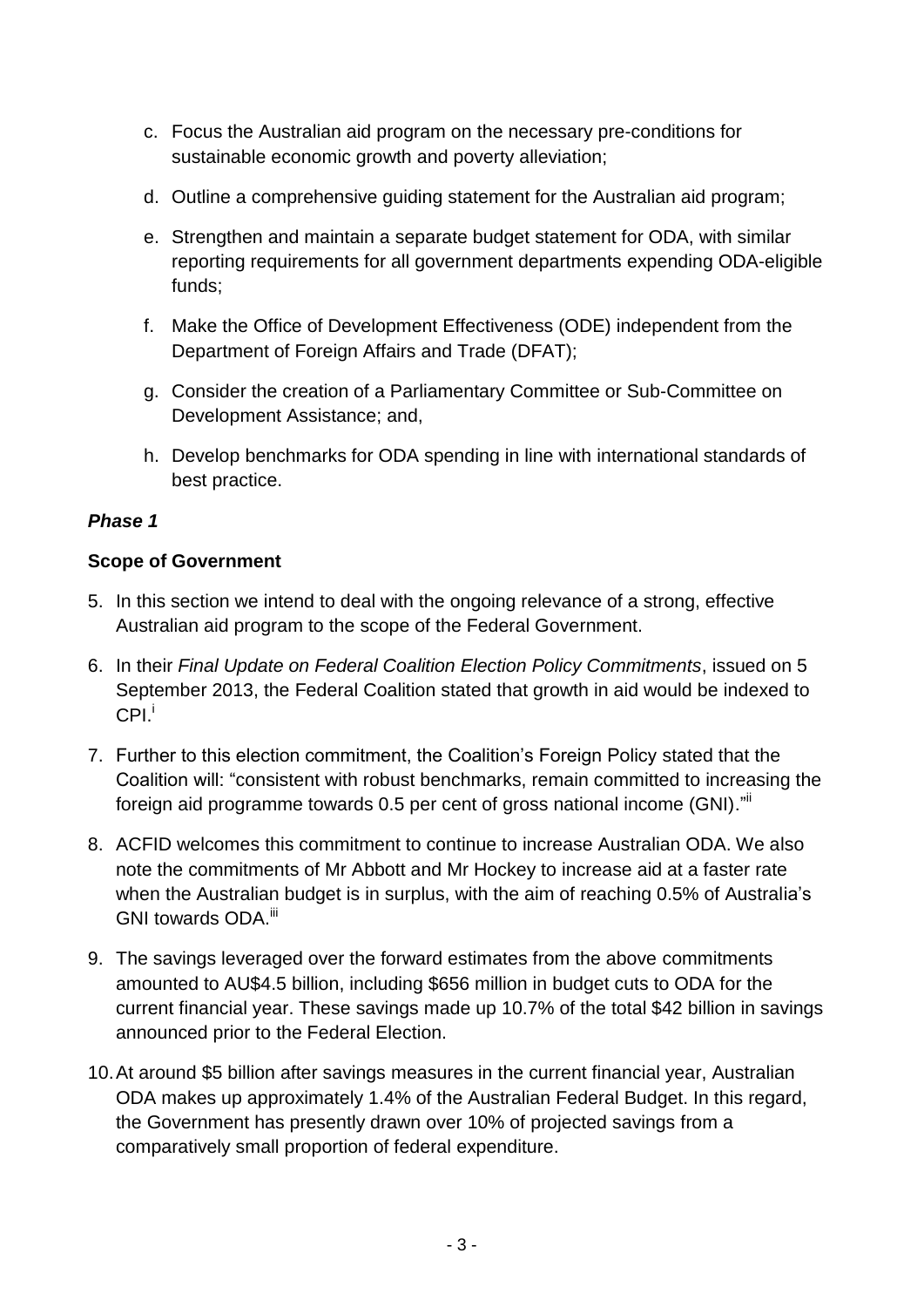- 11.The Hon. Julie Bishop MP expressed the ongoing commitment of the Australian Government to working towards achieving the United Nations' 8 Millennium Development Goals by 2015 during her recent trip to New York. The Foreign Minister has also committed Australia to playing a role in the creation of the next iteration of a global development framework, ensuring common global goals beyond the current 2015 target date.<sup>iv</sup> Fulfilling these commitments and playing our role responsibly on the global stage requires a strong and focused Australian aid program.
- 12."Australia must play a role in assisting developing countries deal with the challenges of development." In outlining his White Paper on aid, then Foreign Minister Alexander Downer made clear his view on the importance of federally resourced ODA, outlining both the ethical imperative and national interest case for this area of government spending.
- 13.In explaining the ethical imperative, Mr Downer outlined the levels of poverty in Australia's direct region and beyond, stating that; "Mass poverty is the single most important economic and social issue on our planet today. The relentless challenge of most countries in the world is to provide their people with the opportunity to meet their basic needs and aspirations."<sup>vi</sup>
- 14.In explaining the national interest case, Mr Downer said that; "…in an increasingly globalised world, it is in our self-interest to help. Not to do so would harm our own economy. By promoting growth in developing countries the aid program helps foster stability and expand trade and investment opportunities for Australia. Through aid, we are also addressing many threats to our own prosperity, such as HIV/AIDS, illegal migration, refugee flows, global environment problems and narcotics. Many of these problems need to be dealt with at a global level and Australia must pull its weight internationally."<sup>vii</sup>
- 15.An effective and well-resourced aid program remains an essential part of the work of the Australian Federal Government today.
- 16.The ethical imperative remains clear, with over 2 billion people globally still living on less than US\$2 a day<sup>viii</sup> and the majority of the world's poor residing in Australia's geographic neighbourhood of Asia and the Pacific.<sup>ix</sup> Eighteen of Australia's twenty closest neighbours are developing countries and issues such as combatting poor nutrition, lack of education and maternal and child mortality remain vast challenges in our region and beyond.
- 17.While great gains have been made, there are still 6.6 million children dying each year largely due to causes that are easily preventable or treatable, and millions more children who do not have access to basic education. Economic growth has not yet overcome the need for aid, however it does mean that aid to many middle income countries is increasingly targeted at helping those countries to mobilise their own resources.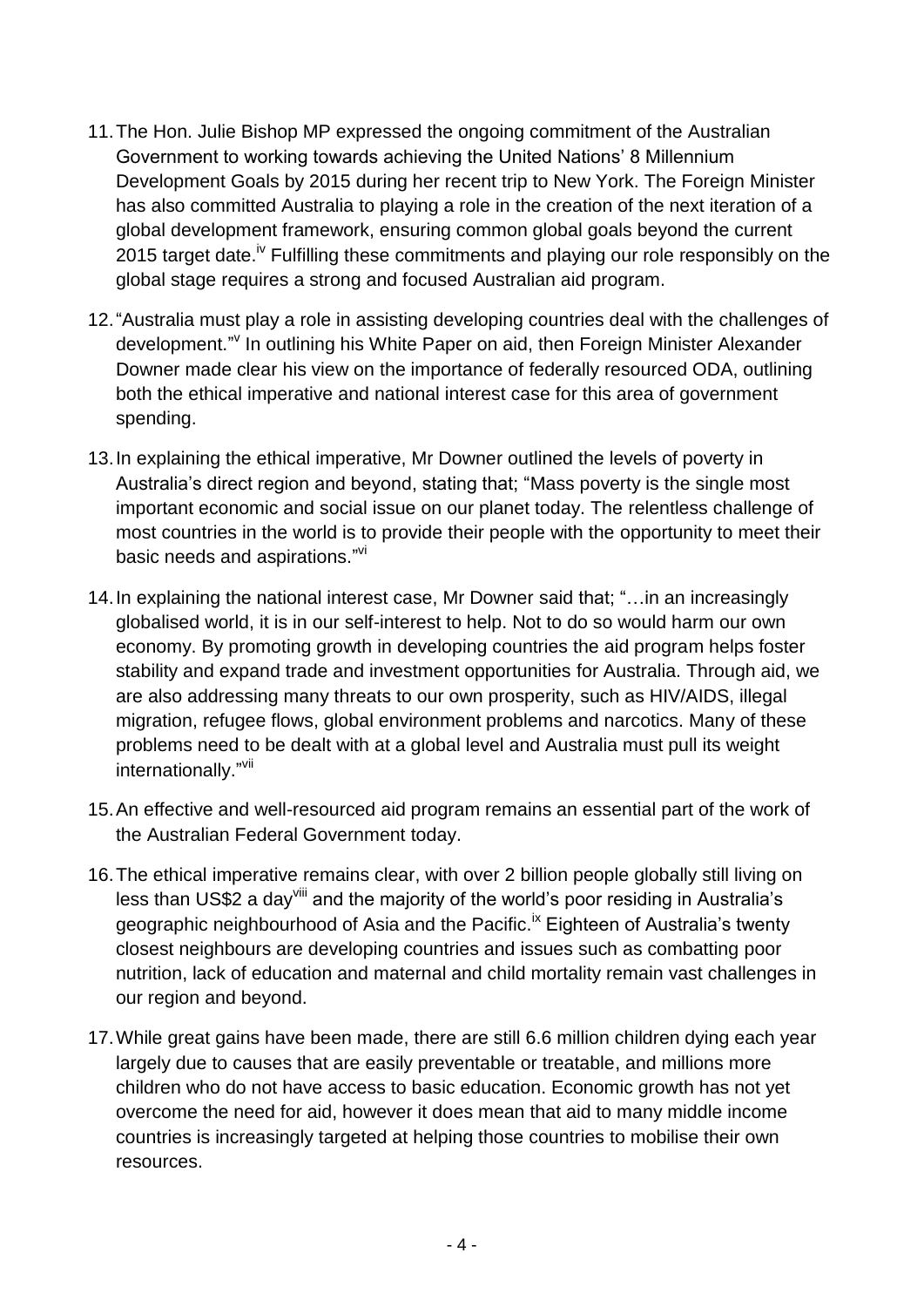- 18.As a member of the Group of 20 (G20), the Organisation for Economic Cooperation and Development (OECD), and the United Nations, it remains essential that Australia invest appropriately, along with our peers, in global efforts towards poverty alleviation.
- 19.As stated over a decade ago by Mr Downer, there is a national interest case for Australian foreign aid. The Australian aid program creates stability by lifting people out of poverty. It fosters peace and sustainable local economies, making Australia less likely to be drawn in to or threatened by regional conflicts. The work of the Australian aid program also addresses the root causes of refugee flows.
- 20.In the area of health, a strong official Australian aid program is able to lower the risk of health pandemics entering Australia by assisting health systems, providing vaccines and medical treatment.
- 21.The Australian economy, now even more so then when Mr Downer spoke of national interest in 1997, is interconnected with Asia, the Pacific and the globe. In a global economy, the success of Australian businesses and investments depends on the strength, stability and health of the nations with which we work.
- 22.Asia is home to some of the world's fastest growing economies. This growth, however, continues to leave large swathes of people living in poverty. To realise the maximum potential of human capital for increasing productivity and driving additional growth, we must target appropriate levels of Australian investment in the necessary pre-conditions for sustainable economic growth and poverty alleviation. These pre-conditions include peace and security, health, education, rule of law, social policy and protection, as well as environmental sustainability.
- 23.The Australian aid program has an essential role to play in promoting sustainable growth and stability, working with partner nations to secure the pre-conditions necessary for such growth and moving these vast populations towards greater prosperity.
- 24.In sum, an official Australian aid program remains an important part of the work and scope of the Federal Government. A strong Australian aid program focused on the preconditions for poverty alleviation for the most vulnerable and those as-yet unreached by the benefits of economic growth, is firmly in Australia's national and economic interest. Moreover, it fulfils an ethical imperative and is part of Australia's international obligations, given our role as a peer amongst the most successful global economies.
- 25.We note that both the Australian not-for-profit and private sectors have important roles to play in delivering Australian aid and in international development policy dialogues. The Australian aid and development non-government organisation (NGO) sector, for example, mobilised over AU\$1 billion for international development in the 2011-12 financial year from private donations and sources other than the Australian Government.<sup>x</sup> This is a significant sum. However, the good work of the not-for-profit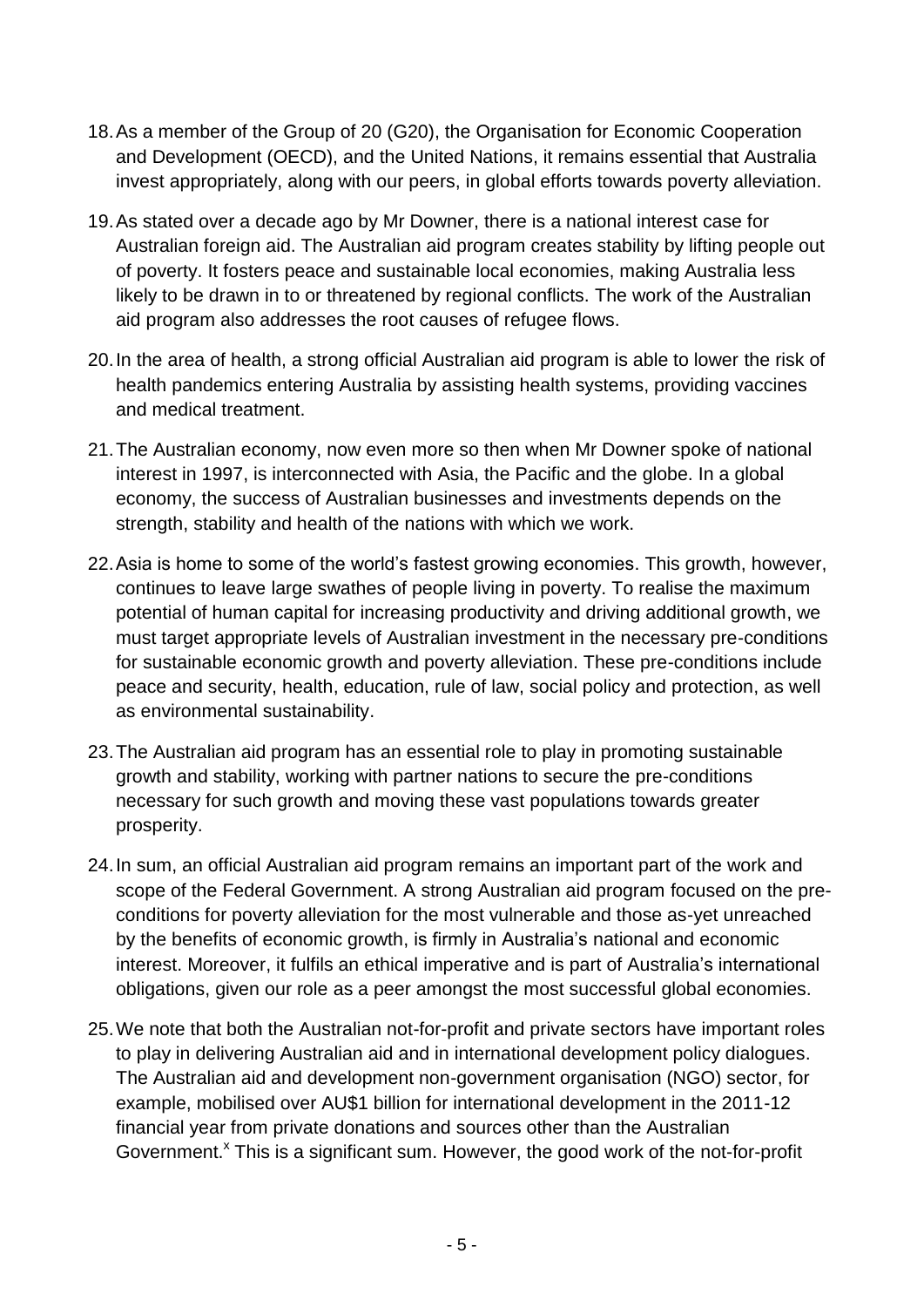and private sectors cannot replace the imperative for a strong Australian Government investment in ODA.

26.We encourage the Government to seek further ways to partner with both the not-forprofit and private sectors. We believe this will have the highest impact on delivering the pre-conditions for poverty alleviation and sustainable economic growth, in the interests of all.

#### **Efficiency and effectiveness of Government Expenditure**

- 27.This section will deal with the levels of Australian expenditure of ODA.
- 28.As noted in points 9-10, over 10% of current savings have been drawn from ODA, although ODA currently comprises around 1.4% of total Government spending. Drawing further savings from the remaining pool of ODA would not result in a significant impact on the budget bottom line.
- 29.Moreover, it would likely necessitate further significant renegotiations of agreements and commitments with bilateral country partners, NGOs and multilateral organisations. As well as delaying results on the ground, such a decision could have the effect of causing stress in Australia's relationships with these partners and so is unlikely to be in our national and diplomatic interests. The OECD noted in the 2013 Peer Review of Australia's aid program that "significant in-year budget re-allocations put at risk Australia's commitments to its partners as well as achieving the expected results of its development cooperation programmes."<sup>xi</sup>
- 30.As noted at point 18, Australia is a member of the G20 as well as the OECD. In particular, ODA giving is most often measured through the OECD Development Assistance Committee (DAC), of which we are also a member. Australia's annual development assistance has traditionally lagged behind the average effort of other OECD DAC donor countries as a percentage of GNI.<sup>xii</sup>
- 31.Our OECD DAC ranking in 2012 was thirteenth out of its 24 member economies, based on the ratio of aid to GNI.<sup>xiii</sup> The OECD noted this year that the medium-term outlook for the Australian economy is good and Australia's public finances are in good shape compared to those of other OECD countries. In this context, they recommended that Australia continue to increase our development assistance.<sup> $xiv$ </sup> Given the comparative strength of the Australian economy, it remains important that the Australian Government delivers ODA on a similar footing to our peers.
- 32. Australia's aid spend can achieve remarkable impact, reach and value for money. There is arguably no area of Australian Government spending that is able to yield higher results than well-targeted ODA. Money spent on vaccinations, for example, not only saves the lives of children and adults but is also estimated to yield an 18% return on investment for developing country economies by lowering the disease burden and increasing productive years of life. $^{x}$  Similarly, for every US\$1 invested in water,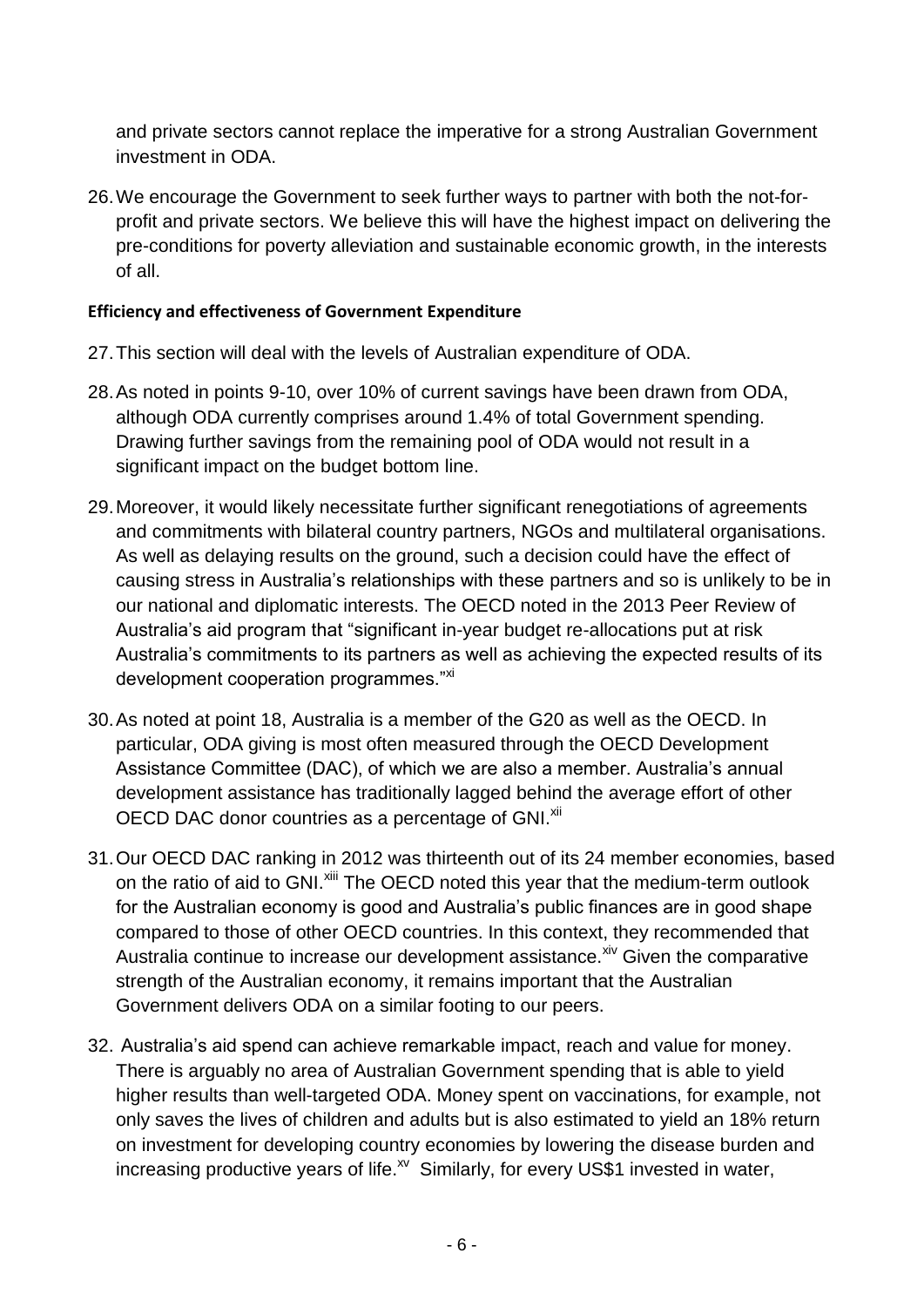sanitation and hygiene education and projects, it is estimated that there is an economic return of US\$4.<sup>xvi</sup> Investments as small as AU\$3 can provide a birthing kit for women in rural locations, where there is no other assistance available.<sup>xvii</sup> Such interventions save and drastically improve people's lives, as well as resulting in significant ongoing national and economic benefits.

- 33. In 2011-12 Australia's aid program ensured that, amongst other results, more than 2 million children were immunised, 2.5 million extra people had improved access to safe drinking water, over 1 million more children were enrolled in school and over 7000 law and justice officials were trained. The program also provided lifesaving assistance to over 16.5 million people in emergency and conflict situations.<sup>xviii</sup> These are significant results from just over 1% of federal expenditure.
- 34.One measure of the impact of aid has been the decline in child deaths. Globally child deaths have almost halved from over 12 million in 1990 to 6.6 million in 2012.<sup>xix</sup> Aid in the form of new health technologies, vaccines, medicines and support for health systems has been critical to this success which has been achieved not just in those countries with high GDP growth but in almost all developing countries.<sup>xx</sup>
- 35.These results have been backed up by independent assessments of Australia's ability to deliver effective, well-targeted aid. The 2013 OECD DAC Peer Review of Australian aid found that "Australia's aid system is set up to deliver the current and a growing aid programme effectively."<sup>xxi</sup> Noting the current process of integration of the former AusAID into DFAT, this independent analysis tells us that there is much that can be built on to create a world-class, united department for foreign affairs, aid and trade which will be able to deliver highly effective aid programs.
- 36.The individual, community, national and economic benefits of aid are further bolstered by the soft diplomacy within our region that is supported by Australian ODA.
- 37.To conclude, there is limited scope to leverage further savings from small pool of Australian ODA, which has already shouldered 10.7% of current savings measures. Moreover, well targeted aid is an effective spend and represents significant value for money for Australia.

## *Phase 2:*

## **Public sector performance and accountability**

38.This section will offer four proposals to increase independent and credible scrutiny over the Australian aid program, as well as proposing a starting point for the development of performance targets and benchmarks in relation to ODA.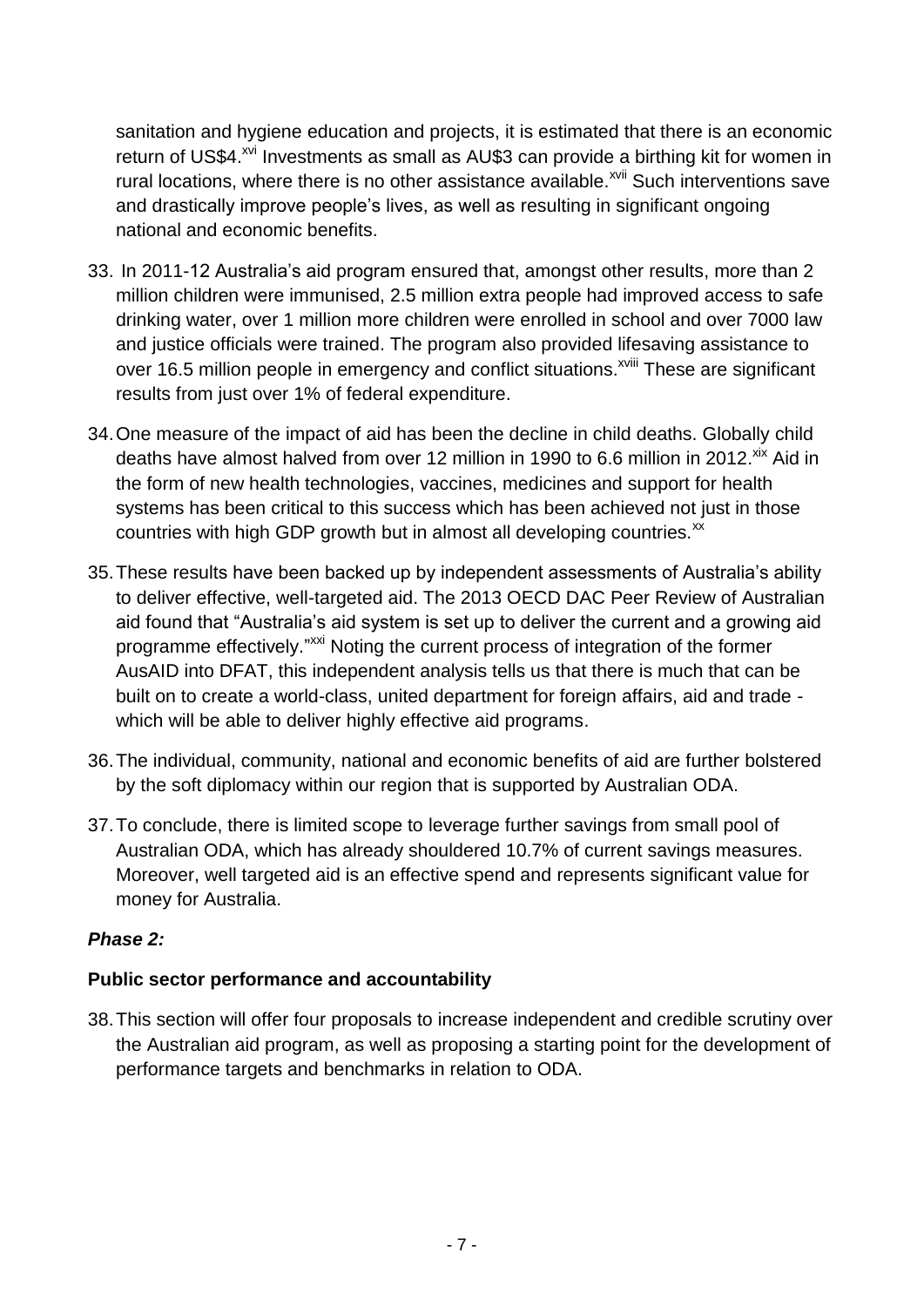## *Increasing independent and credible scrutiny*

- 39.A comprehensive statement on Australian aid should be developed. Such a statement could guide the allocation of funding within the ODA budget, as well as allowing independent scrutiny as to whether the aid program is meeting its set objectives.
- 40.The Howard Government developed a White Paper on Development Assistance in order to guide aid programing and budgetary decisions.<sup>xxii</sup> While ACFID does not believe such a major undertaking as a White Paper or Independent Review is necessary at this time, a comprehensive statement on Australia's ODA could elaborate on the interaction between the poverty alleviation focus of aid with trade and foreign policy objectives; the intersection of economic growth with sustainable human development, and; the geographic and thematic focus of Australia's aid.
- 41.A separate budget statement for Australian ODA should be maintained. As the Government deliberates over the mechanics of integrating the former AusAID into DFAT, a decision should be made to maintain a separate, independent annual budget statement (or "book") on the allocations of Australian ODA.
- 42.As the Commission will be aware, a range of government departments (including the former AusAID, now DFAT) manage components of Australia's ODA spend. Maintaining a separate budget statement covering each department's ODA allocation as well as the country, regional, thematic and global programs that form part of Australia's annual ODA will allow the program to continue to be independently scrutinised. In conjunction with a comprehensive statement on ODA, such a budget statement would allow the Government to show how the aid program is meeting its overall objectives.
- 43.Requiring other government departments that expend ODA-eligible funds to report in this separate budget statement against the same requirements and standards as DFAT on a country, regional, thematic and global basis would also greatly enhance transparency. Such a change would bolster Australian efforts in relation to meeting our obligations under the International Aid Transparency Initiative (IATI), which is designed to enhance aid effectiveness and accountability.<sup>xxiii</sup>
- 44.The Office of Development Effectiveness (ODE) should be given independent status and report directly to Parliament. The role of ODE is to monitor the performance of the Australian aid program, evaluate its impact and contribute to international evidence and debate about aid and development effectiveness.<sup>xxiv</sup>
- 45.Elevating the role of ODE and separating this function out of the internal structure of DFAT would bolster its capacity to offer independent and credible scrutiny of Australia's whole of government aid spend.
- 46.A Parliamentary Committee or Sub-Committee on Development Assistance should be established. A recent discussion paper by the Australian National University's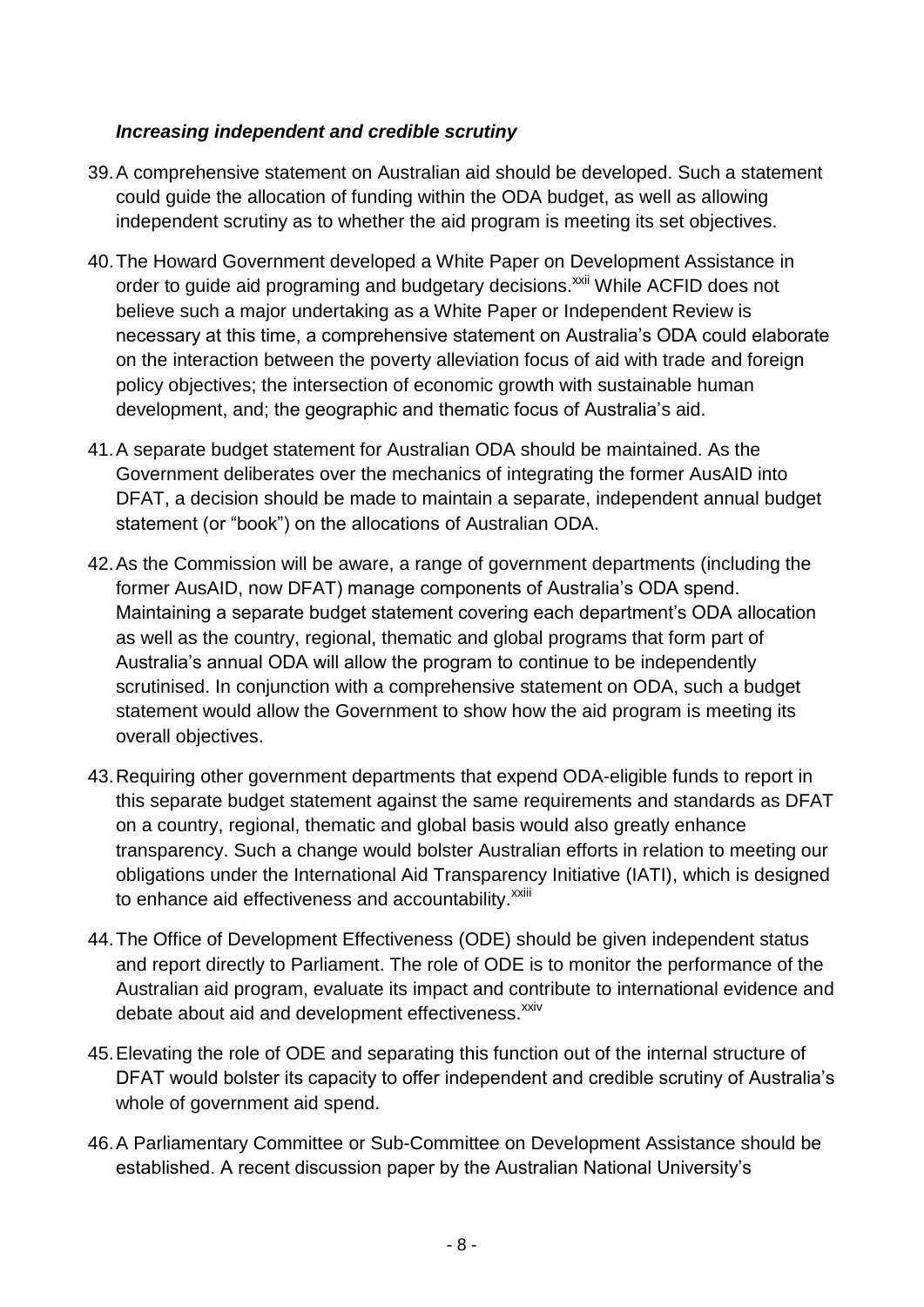Development Policy Centre explored in detail the possible benefits of establishing such a committee.<sup>xxv</sup> As noted by the discussion paper, there is similar structured oversight of aid programs through parliaments in the UK, Canada and Germany. The Committee could focus on reviews and evaluations of Australian ODA, ensuring that the recommendations of such reviews are acted upon.

47.Building on point 44 above, consideration could be given to such a Committee having oversight of the ODE.

#### *Performance targets and benchmarks*

- 48.The Government has rightly focused on the importance of benchmarks to measure the success of Australian ODA.
- 49.The 2011 Independent Review of Aid Effectiveness recommended that the aid program develop benchmarks and hurdles that would determine the results being achieved by various programs and initiatives, as well as their subsequent funding.<sup>xxvi</sup> Over the last two years the aid program has been working to achieve these hurdles and it has recently been assessed very positively under the OECD peer review process.<sup>xxvii</sup>
- 50.However further reforms would be beneficial. Current international standards and best practice must be the foundation for the development of benchmarks in relation to Australian aid. The benchmarks we strive to achieve, in other words, should be developed with the end-goal of creating a gold-standard aid program that adheres to and models global best practice.
- 51.As noted in point 2, international development work is undertaken in extremely complex environments. It requires specific knowledge of best development practice and without this can put people and communities at risk.
- 52.Standards such as the internationally agreed Paris Declaration, Accra Agenda for Action and Busan Partnership Document, <sup>xxviii</sup> for example, must be taken into account if the Government is to develop benchmarks based on best practice in international aid.
- 53.One of the principles supported through these international agreements is local ownership. One starting point for the development of benchmarks for Australian aid should therefore be that the aid program takes account of, and listen to, the voices of the poorest - as they are enabled to move from poverty to opportunity.

#### **Concluding Remarks**

- 54.An effective, well-targeted Australian aid program is an essential part of the work of the Australian Federal Government. The Australian ODA spend is in our national interest and helps to improve the lives of millions of people.
- 55.There is minimal scope to leverage further savings from Australian ODA and a strong case for the Government to maintain their election commitment to increasing aid levels.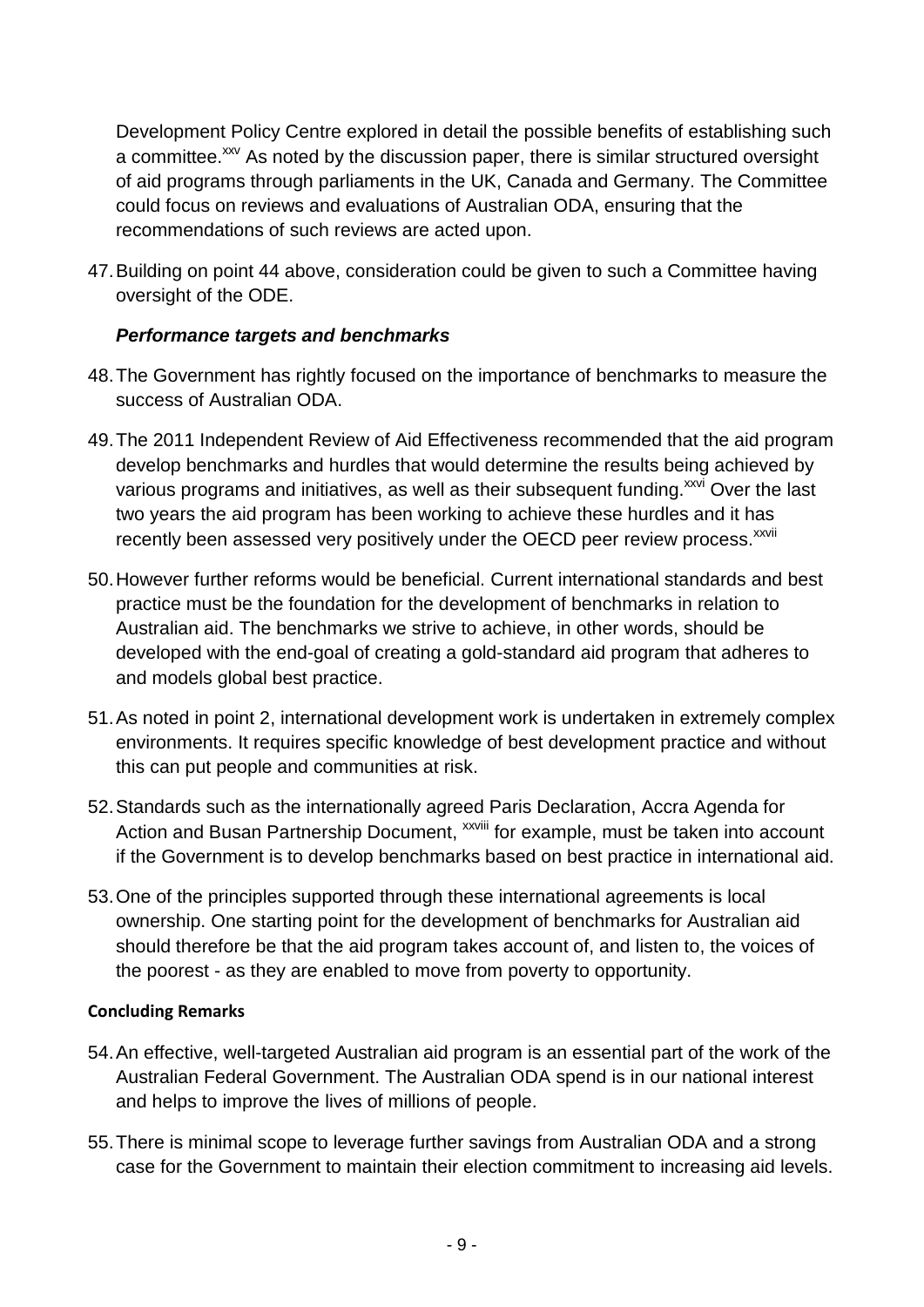- 56.Further independent and credible scrutiny of government spending through ODA could be achieved through outlining a comprehensive statement on Australian ODA; maintaining a separate ODA budget statement with similar reporting requirements for all departments; making the ODE independent from DFAT; and, creating a Parliamentary Committee on Development Assistance.
- 57.Benchmarks for ODA spending should aim for Australian aid to be delivered and monitored in a manner that adheres to international standards of best practice.

[http://www.foreignminister.gov.au/speeches/2013/jb\\_sp\\_130925.html](http://www.foreignminister.gov.au/speeches/2013/jb_sp_130925.html)

vi The Hon. Alexander Downer MP, op. cit.

**.** 

<http://www.birthingkitfoundation.org.au/faq.aspx>

xviii AusAID 2011–12 Annual Review of Aid Effectiveness

<sup>xx</sup> ChildInfo, 2013, see [http://www.childinfo.org/mortality\\_ufmrcountrydata.php](http://www.childinfo.org/mortality_ufmrcountrydata.php)

i The Hon Joe Hockey MP & The Hon Andrew Robb AO MP, *Final Update On Federal Coalition Election Policy Commitments*, 5 September 2013, available at [http://www.liberal.org.au/latest-news/2013/09/05/final-update](http://www.liberal.org.au/latest-news/2013/09/05/final-update-federal-coalition-election-policy-commitments)[federal-coalition-election-policy-commitments](http://www.liberal.org.au/latest-news/2013/09/05/final-update-federal-coalition-election-policy-commitments) 

ii Federal Coalition, September 2013, *The Coalition's Policy for Foreign Affairs,* available at <http://www.liberal.org.au/our-policies>

<sup>&</sup>lt;sup>iii</sup> The Hon. Tony Abbott MP, *Transcript of Joint Doorstop Interview with the Hon. Tony Smith MP, Federal Member for Casey*, Silvan, Victoria, 5 September 2013; and The Hon. Joe Hockey MP, *Transcript of Joint Press Conference with Andrew Robb on Coalition Costings*, 5 September 2013.

iv The Hon. Julie Bishop MP, 25 September 2013, Address to *The Special Event in 2013 to follow up efforts made towards achieving the Millennium Development Goals*, available at

v The Hon. Alexander Downer MP, 18 November 1997, *Better Aid for a Better Future, Seventh Annual Report to Parliament on Australia's Development Cooperation Program and The Government's Response to the Committee of Review of Australia's Overseas Aid Program* <http://aid.dfat.gov.au/Publications/Documents/parlrep.pdf>

vii The Hon. Alexander Downer MP, op. cit.

viii World Bank, 2013, *Poverty Overview* online,<http://www.worldbank.org/en/topic/poverty/overview>

ix United Nations Economic and Social Commission for Asia and the Pacific (UNESCAP), 2013, *Asia-Pacific Aspirations: Perspectives for the Post-2015 Development Agenda,* available a[t http://www.unescap.org/pdd/calendar/CSN-MDGs-](http://www.unescap.org/pdd/calendar/CSN-MDGs-Launch-BKK-Sep2013/)[Launch-BKK-Sep2013/](http://www.unescap.org/pdd/calendar/CSN-MDGs-Launch-BKK-Sep2013/)

x Australian Council for International Development (ACFID), 2013, *Annual Report & Financial Statements,* p.20, available at<http://www.acfid.asn.au/about-acfid/corporate-documents/annual-report-2013> xiOECD DAC, 2013, *OECD Development Co-operation Peer Review - Australia 2013*, available at <http://www.oecd.org/dac/peer-reviews/OECD%20Australia%20FinalONLINE.pdf>

This can be seen through an examination of the past 10 years of OECD DAC Annual Development Assistance Cooperation Reports, available at<http://www.oecd.org/dac/stats/analyses.htm> and Australian aid allocations over the

same period. xiii OECD DAC, 2013, see *Preliminary ODA 2012 and trends since 2002 - Interactive charts*, available at <http://www.oecd.org/dac/stats/oda2012-interactive.htm>

xiv OECD DAC, 2013, *OECD Development Co-operation Peer Review - Australia 2013*

xv GAVI Alliance, 2013, *Value of Vaccination,* online at<http://www.gavialliance.org/about/value/>

xvi Hutton, G., 2012, *Global costs and benefits of drinking-water supply and sanitation interventions to reach the MDG target and universal coverage*, p.4, World Health Organisation (WHO), available at

[http://www.who.int/water\\_sanitation\\_health/publications/2012/global\\_costs/en/index.html](http://www.who.int/water_sanitation_health/publications/2012/global_costs/en/index.html)

xvii Birthing Kit Foundation Australia, 2013, *Frequently Asked Questions*, online at:

xix UNICEF, 2013, see [http://www.unicef.org/media/media\\_70375.html](http://www.unicef.org/media/media_70375.html)

xxi OECD DAC, 2013, *OECD Development Co-operation Peer Review - Australia 2013*

xxii Australian Government/AusAID, 2006, White Paper: *Australian Aid: Promoting Growth and Stability*, available at: <http://aid.dfat.gov.au/Publications/Documents/whitepaper.pdf>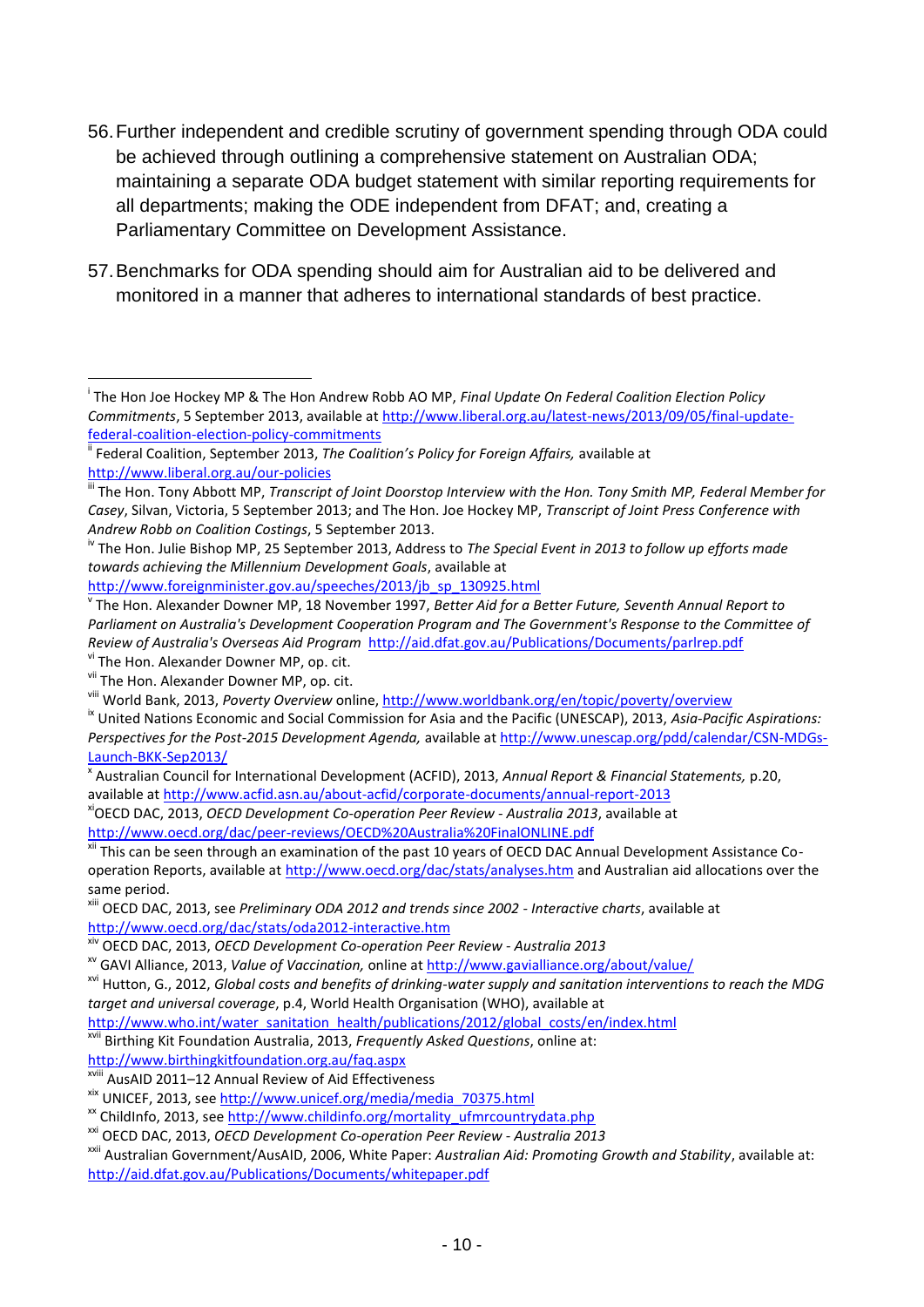1

xxvi Recommendation 25 of the *Independent Review of Aid Effectiveness*, p. 255.

xxvii <http://www.oecd.org/australia/peer-review-australia.htm> accessed 27 Nov 2013

xxviii For information on the Paris Declaration, Accra Agenda for Action and Busan Partnership Document, see: <http://www.oecd.org/dac/effectiveness/parisdeclarationandaccraagendaforaction.htm>

<sup>&</sup>lt;sup>xxiii</sup> Information on the IATI can be found at **http://iatistandard.org/** 

xxiv ODE website, 2013,<http://www.ode.ausaid.gov.au/>

xxv See Betteridge & Howes, November 2013, *A Parliamentary committee on aid? Issues and options,* Policy Brief 8, Development Policy Centre, ANU, available at [http://devpolicy.org/pdf/Policy-brief-8-a-parliamentary-committee-on](http://devpolicy.org/pdf/Policy-brief-8-a-parliamentary-committee-on-aid.pdf)[aid.pdf](http://devpolicy.org/pdf/Policy-brief-8-a-parliamentary-committee-on-aid.pdf)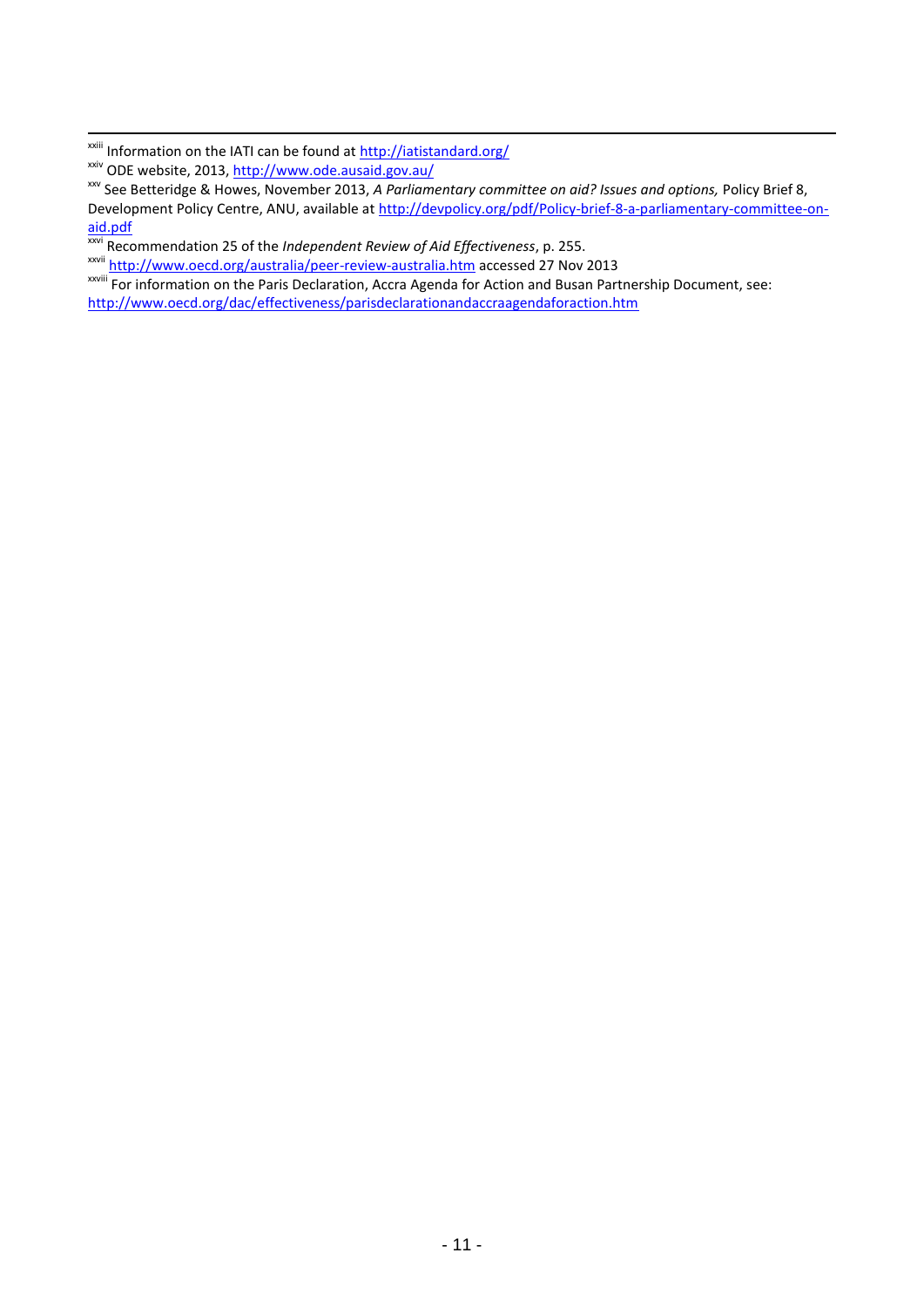#### **Annex A** - The ACFID Executive Committee

#### **President**: Sam Mostyn

**Vice President - Finance**: Nigel Spence - CEO, ChildFund Australia **Vice President**: Ian Wishart - CEO, Plan International Australia

**Vice President**: Julia Newton-Howes - CEO, CARE Australia

#### **Committee Members**

- Dimity Fifer CEO, Australian Volunteers International
- Adam Laidlaw CEO, WaterAid Australia
- Melanie Gow Chief Strategy Officer and Chief of Staff, World Vision Australia
- Christian Nielsen Executive Director, Live & Learn
- Brian Doolan CEO, The Fred Hollows Foundation
- Helen Szoke CEO, Oxfam Australia
- Joanna Hayter CEO International Women's Development Agency
- Matthew Maury National Director, TEAR Australia